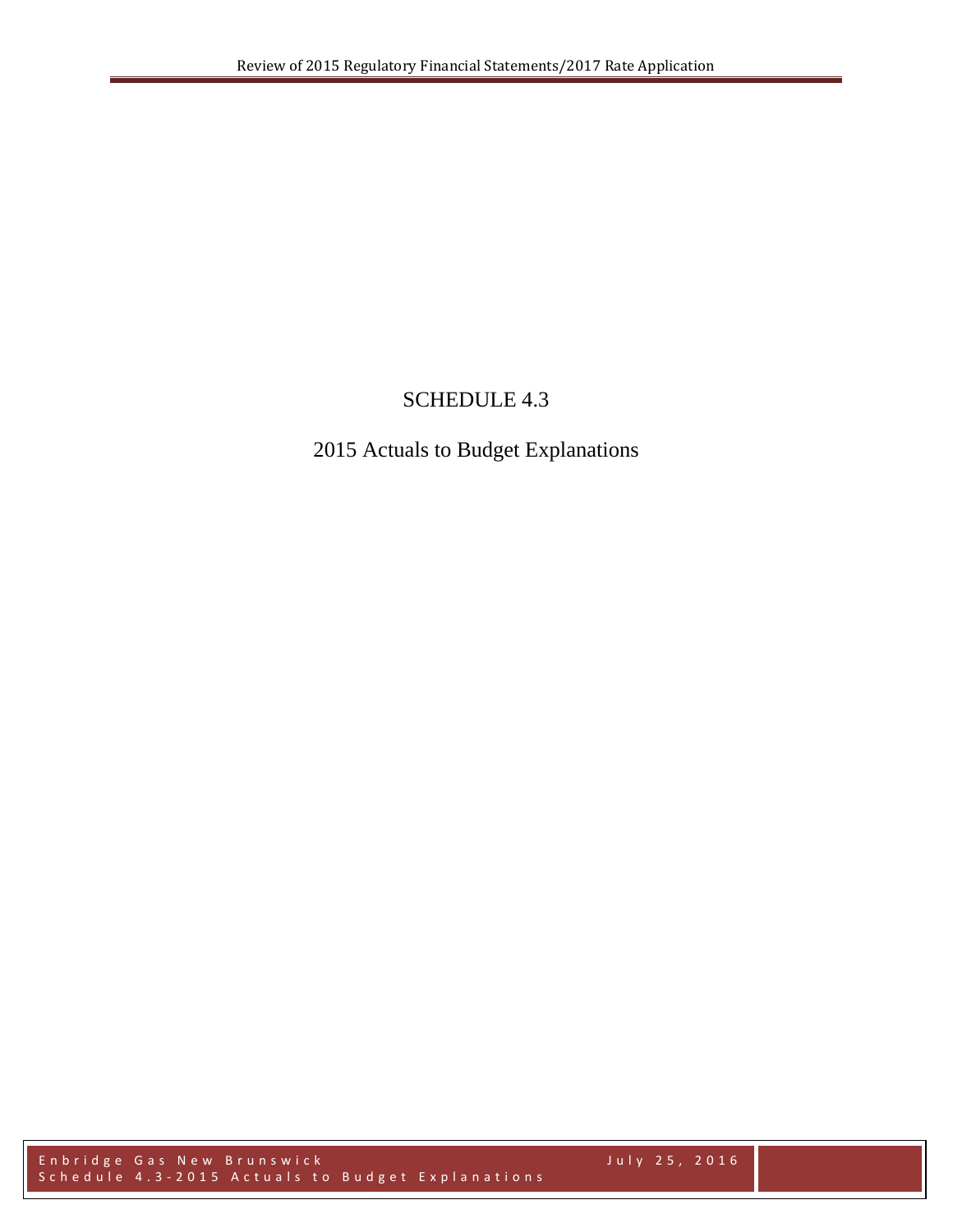#### **2015 Actuals to Budget**

#### **Overview**

For comparative purposes, variance explanations compare 2015 Actuals to the 2015 Budget.

#### **Revenue**

 The table below summarizes EGNB's 2015 Actual gas distribution revenue, miscellaneous operating revenue, allowance for funds used during construction ("AFUDC") and services

inspection margin with comparisons to 2015 Budget.

#### Table 1 **Revenue**

|                |                                              | (1) |        |    | (2)           |          | $(3)=(1)-(2)$ |
|----------------|----------------------------------------------|-----|--------|----|---------------|----------|---------------|
| Line           |                                              |     | 2015   |    | 2015          |          | 2015          |
| No.            | (in thousands of dollars)                    |     | Actual |    | <b>Budget</b> | Variance |               |
|                |                                              |     |        |    |               |          |               |
| 1              | <b>Operating Revenue</b>                     |     |        |    |               |          |               |
| $\overline{2}$ | <b>Gas Distribution</b>                      | \$  | 46,999 | \$ | 47,155        | \$       | (156)         |
| 3              | Miscellaneous                                |     | 663    |    | 435           |          | 228           |
| 4              | Allowance for Funds Used During Construction |     | 5      |    | 16            |          | (11)          |
| 5              |                                              |     | 47,667 |    | 47,606        |          | 61            |
|                |                                              |     |        |    |               |          |               |
| 6              | Services & Inspection                        |     |        |    |               |          |               |
| 7              | Revenue                                      |     | 797    |    | 792           |          | 5             |
| 8              | <b>Cost of Goods Sold</b>                    |     | (474)  |    | (603)         |          | 129           |
| 9              |                                              |     | 323    |    | 189           |          | 134           |
|                |                                              |     |        |    |               |          |               |
| 10             | <b>Total Revenue</b>                         | \$  | 47,990 | \$ | 47,795        | \$       | 195           |

#### Operating Revenue

 • Gas Distribution Revenue: actual gas distribution revenues were \$156K under budget primarily due to lower consumption and customer rate class changes as compared to budget (\$1.1 million) as well as fewer attachments and more lost customers than forecasted (\$900K), offset by colder than normal weather (\$1.8 million).

 • Miscellaneous Operating Revenue: miscellaneous revenues ended 2015 \$228K over budget primarily due to interest income (\$127K), late payment charges collected from customers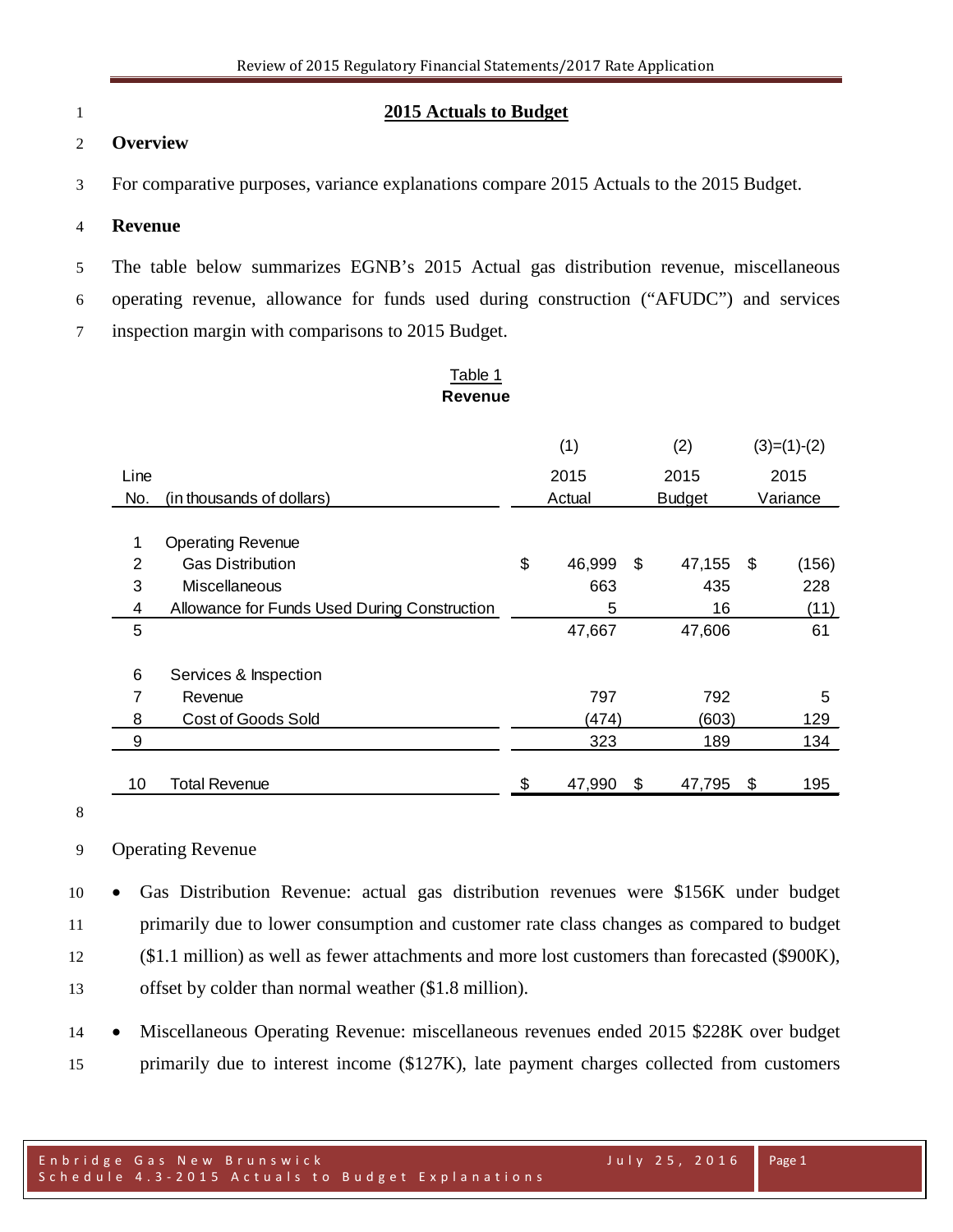- (\$87K), other customer charges and fees (\$9K) and ABC revenue (\$5K) all being higher than budget.
- AFUDC was \$11K under budget, with the primary driver for this variance being lower than budgeted monthly balances in the Construction Work in Progress ("CWIP") account, of which AFUDC is calculated on.
- Services & Inspection Margin was \$134K over budget, primarily due to lower costs on residential protection plans than forecast and higher revenue on service work.

## **Expenses**

 Below is a summary of EGNB's 2015 Actual operating and maintenance expenses, bad debt expense, amortization of property, plant and equipment, municipal and other taxes, interest on amounts due to associates and affiliates and other interest and amortization of deferred development costs with comparisons to the 2015 Budget.

#### Table 2 **Operating Expenses**

|      |                                                                            | (1) |              | (2) |               |      | $(3)=(1)-(2)$ |
|------|----------------------------------------------------------------------------|-----|--------------|-----|---------------|------|---------------|
| Line |                                                                            |     | 2015<br>2015 |     |               | 2015 |               |
| No.  | (in thousands of dollars)                                                  |     | Actual       |     | <b>Budget</b> |      | Variance      |
| 1    | <b>Operating Expenses</b>                                                  |     |              |     |               |      |               |
| 2    | Operating and Maintenance Expenses                                         | \$  | 12,156       | \$  | 13,712        | \$   | (1, 556)      |
| 3    | <b>Bad Debt Expense</b>                                                    |     | 515          |     | 360           |      | 155           |
| 4    | Amortization of Property, Plant and Equipment                              |     | 7,982        |     | 8,000         |      | (18)          |
| 5    | Municipal and Other Taxes                                                  |     | 1,233        |     | 1,198         |      | 35            |
| 6    | Interest on Amounts Due to Associates and<br>Affiliates and Other Interest |     | 7,874        |     | 8,080         |      | (206)         |
| 7    | <b>Other Expenses</b>                                                      |     | 43           |     |               |      | 43            |
| 8    | <b>Amortization of Deferred Development Costs</b>                          |     | 2,867        |     | 2,867         |      |               |
| 9    | <b>Total Expenses</b>                                                      | S   | 32,670       | \$  | 34,217        | \$   | (1, 547)      |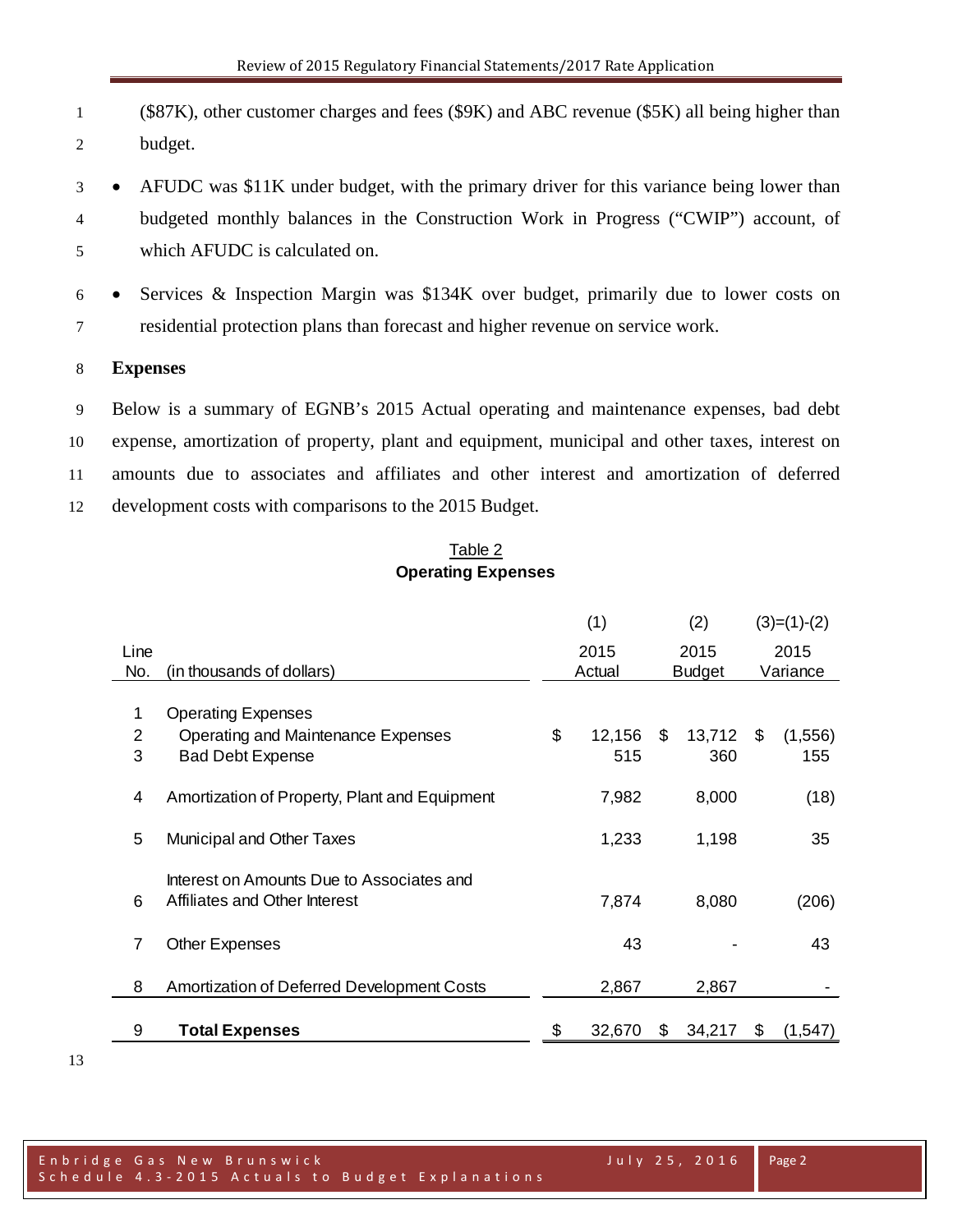## Operating and Maintenance ("O&M") Expenses

- EGNB manages its O&M expenses at an aggregate level, where EGNB will try to offset
- increased costs in certain areas with cost reductions or savings in other areas of the organization.
- EGNB has grouped its O&M expenses based on major cost categories rather than departments,
- as seen in the regulatory financial statement format filed with the Board.

## Table 3 **Operating and Maintenance Expenses**

|                |                                              | (1)          | (2)           | $(3)=(1)-(2)$  |
|----------------|----------------------------------------------|--------------|---------------|----------------|
| Line           |                                              | 2015         | 2015          | 2015           |
| No.            |                                              | Actual       | <b>Budget</b> | Variance       |
|                |                                              |              |               |                |
| 1              | <b>Labour and Benefits</b>                   | \$<br>7,586  | \$<br>8,211   | \$<br>(625)    |
| $\overline{c}$ | Admin/Office Expenses                        | 368          | 454           | (86)           |
| 3              | <b>Computer and Telecom Services</b>         | 298          | 339           | (41)           |
| 4              | <b>Professional Consulting</b>               | 1,556        | 1,345         | 211            |
| 5              | <b>Travel and Training</b>                   | 200          | 226           | (26)           |
| 6              | Advertising and Promotions                   | 772          | 727           | 45             |
| 7              | <b>Tools and Safety</b>                      | 172          | 261           | (89)           |
| 8              | Fleet                                        | 415          | 474           | (59)           |
| 9              | <b>Facilities</b>                            | 649          | 691           | (42)           |
| 10             | Insurance                                    | 155          | 212           | (57)           |
| 11             | <b>NBEUB Assessments</b>                     | 515          | 698           | (183)          |
| 12             | <b>Corporate Allocations</b>                 | 1,289        | 905           | 384            |
| 13             | Service Level Agreements                     | 1,351        | 1,542         | (191)          |
| 14             | Gas Transportation and Related Activities    | 1,401        | 2,066         | (665)          |
| 15             | <b>Total O&amp;M Prior to Capitalization</b> | 16,727       | 18,151        | (1, 424)       |
| 16             | Property, plant & equipment                  | 4,571        | 4,439         | 132            |
| 17             | <b>Total Capitalized</b>                     | 4,571        | 4,439         | 132            |
| 18             | <b>Total O&amp;M Expenses</b>                | \$<br>12,156 | \$<br>13,712  | \$<br>(1, 556) |

- 
- EGNB's 2015 Actual O&M expenses were \$1.4 million, or 7.8%, under budget. The details are as follows:
- Labour and Benefit costs were \$625K under budget primarily due to decreased pension costs (\$455K), lower employee training and development (\$115K), relocation and 11 recruitment costs (\$45K), and salaries and other compensation (\$10K).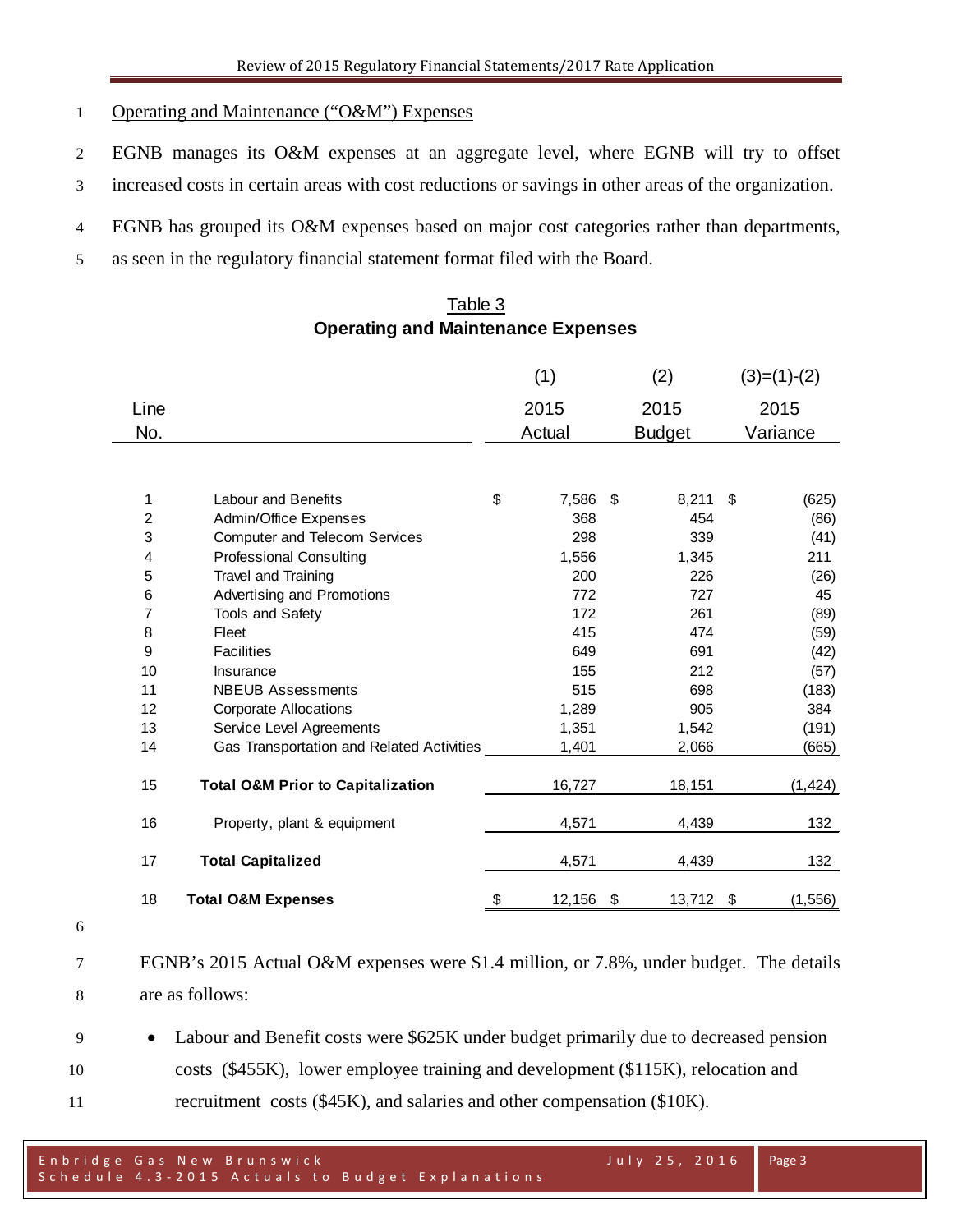| 1<br>2           |           | Admin/Office Expenses were \$86K under budget primarily due to lower overhead costs,<br>postage and courier costs, and outside services.                                                                                                                                                                                                                  |
|------------------|-----------|-----------------------------------------------------------------------------------------------------------------------------------------------------------------------------------------------------------------------------------------------------------------------------------------------------------------------------------------------------------|
| 3<br>4<br>5      | $\bullet$ | Computer and Telecom Services were \$41K under budget, primarily due to lower<br>telecom services costs (\$34K), cell and phone costs (\$11K), and computer equipment<br>supplies (\$2K), partially offset by increased IT software maintenance costs (\$6K).                                                                                             |
| 6<br>7<br>8<br>9 |           | Professional Consulting costs were \$211K over budget due to other contract services<br>(\$119K), credit and collections services (\$92K), business process improvement (\$80K),<br>overaccrual of audit expenses (\$52K) and increased director's fees (\$21K), partially<br>offset by lower legal fees (\$86K) and other professional services (\$67K). |
| 10<br>11<br>12   |           | Travel and Training costs were \$26K under budget, mainly due to lower expenses in<br>ground transportation costs (\$27K) and conference and training costs (\$7K), partially<br>offset by an increase in airfare, accomodation and meal costs (\$8K).                                                                                                    |
| 13<br>14<br>15   |           | Advertising and Promotions costs were \$45K over budget due to higher advertising<br>spending costs (\$97K), partially offset by trade and civic memberships costs (\$27K) and<br>sponsorships (\$25K).                                                                                                                                                   |
| 16<br>17<br>18   |           | Tools and Safety were \$89K under budget due to lower public awareness costs (\$71K),<br>and lower uniform and protective clothing costs (\$24K), partially offset by an increase<br>in Right of Way fees (\$5K) and tool costs (\$1K).                                                                                                                   |
| 19<br>20         | $\bullet$ | Fleet costs were \$59K under budget due to lower fuel and maintenance costs (\$58K) and<br>lower lease and licencing costs (\$1K).                                                                                                                                                                                                                        |
| 21<br>22         |           | Facilities expenditures were \$42K under budget primarily due to lower than budgeted<br>office repairs and maintenance costs (\$28K), office rent (\$8K), and utility costs (\$6K).                                                                                                                                                                       |
| 23<br>24         | $\bullet$ | Insurance Costs were \$57K under budget mainly due to lower premiums in liability<br>insurance $(\$48)$ and executive risk $(\$9)$ .                                                                                                                                                                                                                      |
| 25<br>26         | $\bullet$ | NBEUB Assessments were \$183K under budget resulting from lower than anticipated<br>hearing activity and Public Intervenor costs.                                                                                                                                                                                                                         |
| 27<br>28         |           | Corporate Allocations were \$384K over budget primarily due to the centralization of<br>corporate information technology and payroll services.                                                                                                                                                                                                            |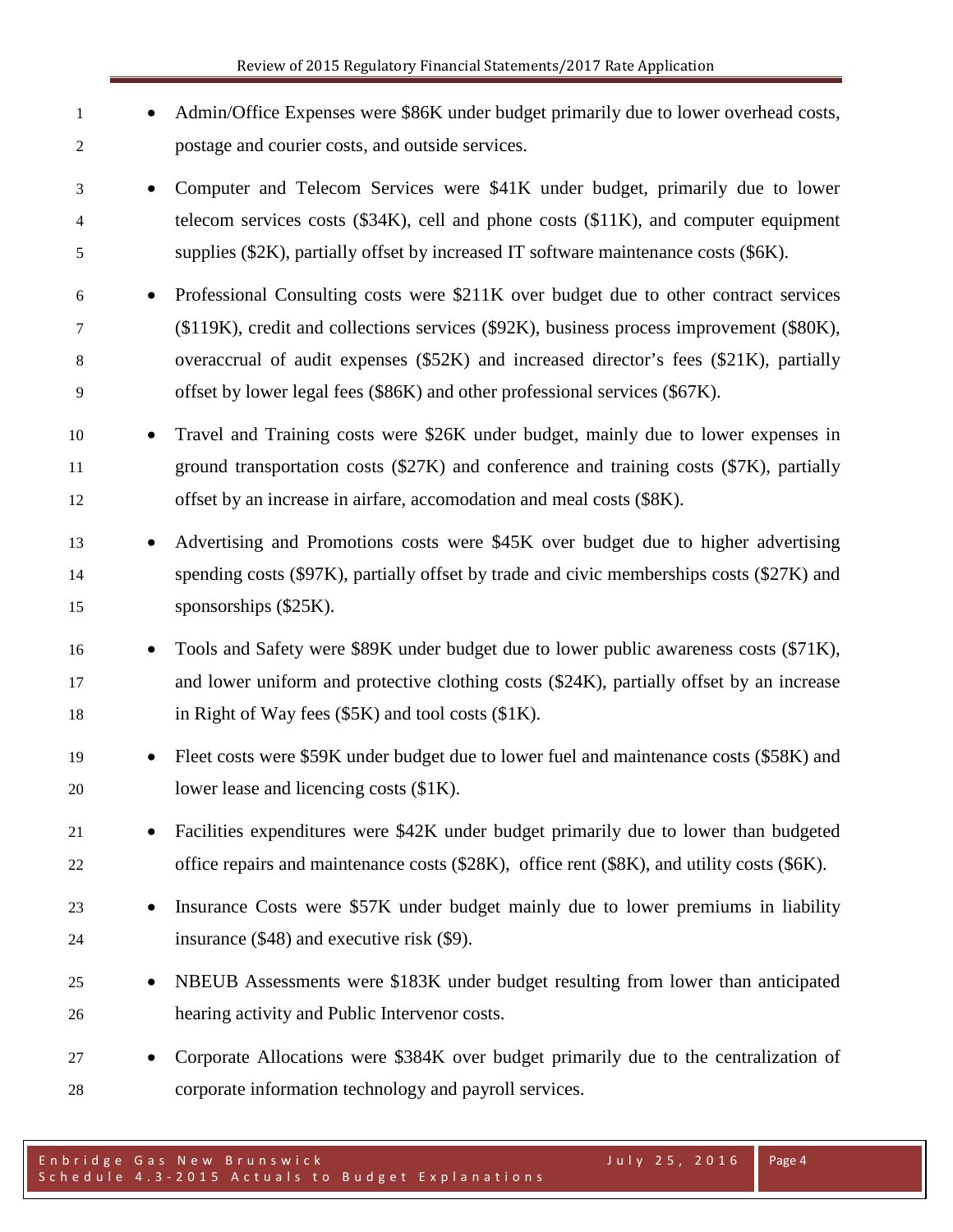- Service Level Agreements were \$191K under budget due to consolidation of IT and payroll services to Enbridge Inc. (\$235K), reduced affiliate call centre costs (\$25K), partially offset by increased oversight by the executive management team (\$69K).
- Gas Transportation costs were \$665K under budget due to higher than anticipated recovery of the Firm Service Agreement costs for capacity on the Maritimes and Northeast Pipeline (\$477K) and lower tolls (\$188K).

 Amounts capitalized to Property, Plant and Equipment are \$132K over budget due to aggregate O&M spending in cost centers differing from budgeted spend and the associated different capitalization rates for each cost center.

#### 10 Other Operating Expenses

 Bad Debt Expense was \$155K over budget due to the clean up of account receivable balances from 2014 considered at risk, completed in 2015.

 Amortization of Property, Plant and Equipment was \$18K under budget due to the timing and nature of capital expenditures and an overall reduction in capital expenditures compared to budget.

- Municipal and Other Taxes were \$35K over budget primarily due to an increase in Municipality tax rates (\$60K), partially offset by less additions to depreciable pipe than planned (\$25K).
- Interest on Amounts Due to Associates and Affiliates and Other Interest was \$206K under budget mainly due to a lower actual (5.27%) than budgeted (5.36%) weighted average regulated cost of debt (\$219K) resulting in a lower tax base.
- Other Expenses was \$43K over budget due to inventory write-downs caused by damages and outdated equipment.

#### **Rate Base**

 Information with respect to EGNB's year end Rate Base and the levels of Property, Plant and Equipment, Development O&M capitalized costs, Working Capital allowance and other elements within rate base are provided below.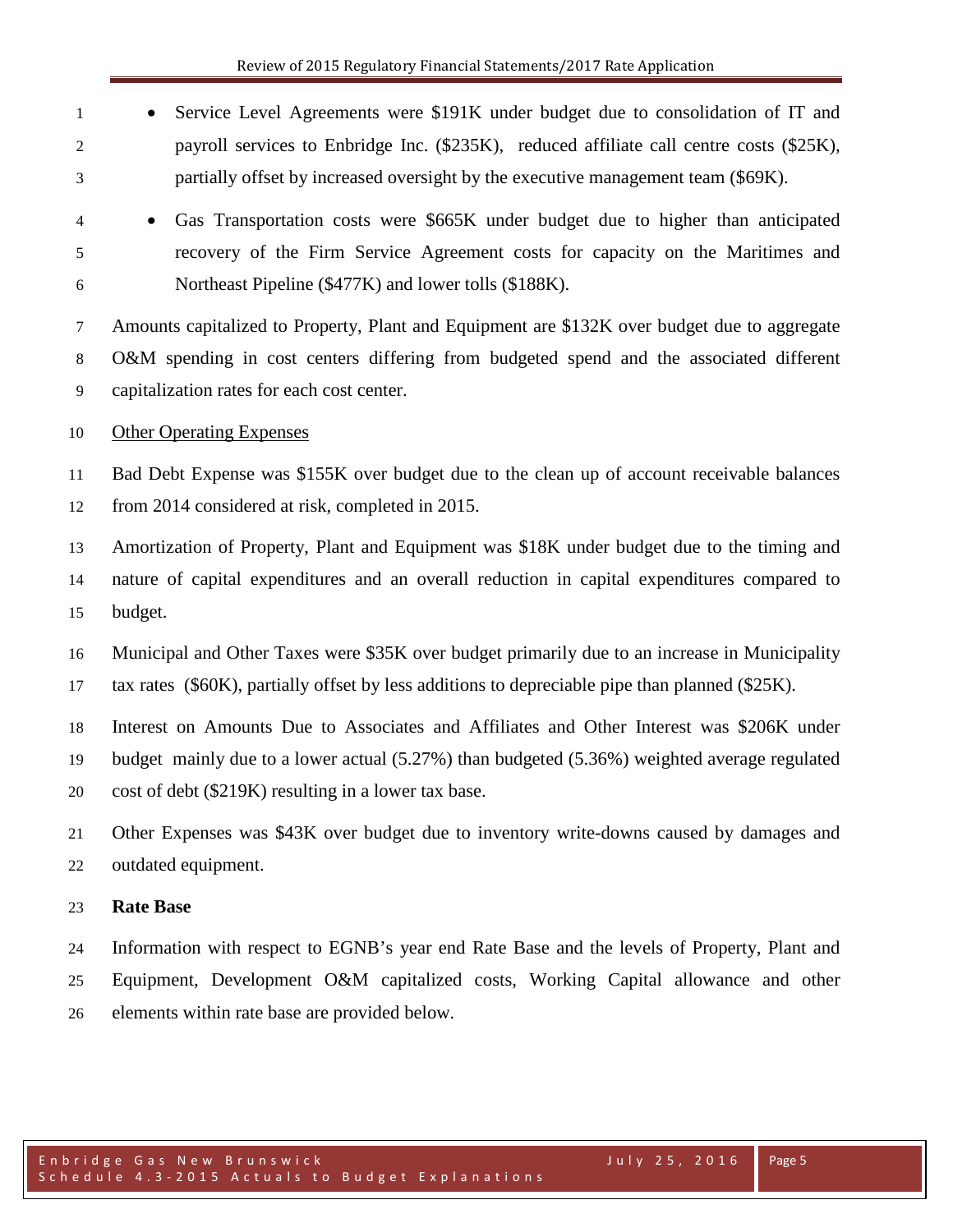|                |                                   | (1)    |         |               | (2)     |    | $(3)=(1)-(2)$ |          |
|----------------|-----------------------------------|--------|---------|---------------|---------|----|---------------|----------|
| Line           |                                   |        | 2015    |               | 2015    |    | 2015          |          |
| No.            | (in thousands of dollars)         | Actual |         | <b>Budget</b> |         |    |               | Variance |
|                |                                   |        |         |               |         |    |               |          |
| $\mathbf 1$    | Property, plant and equipment     | \$     | 173,573 | \$            | 177,784 | \$ | (4,211)       |          |
| $\overline{2}$ | Development O&M capitalized costs |        | 91,617  |               | 91,618  |    | (1)           |          |
| 3              | Franchise fee                     |        | 275     |               | 275     |    |               |          |
| 4              | Term deposit                      |        | 2,966   |               | 2,975   |    | (9)           |          |
| 5              | Working capital allowance         |        | 1,458   |               | 1,188   |    | 270           |          |
| 6              | <b>Regulatory Deferral</b>        |        |         |               |         |    |               |          |
|                | <b>Rate Base</b>                  |        | 269,889 | \$            | 273,840 | \$ | (3,951)       |          |

## Table 4 **Rate Base**

 Property, Plant and Equipment was \$4.2M under budget primarily due to lower opening balances (\$1.8 million) and reductions in Construction capital (\$2.5 million), partially offset by higher spending in General Plant accounts (\$114K).

 Term deposit costs were \$9K under budget, primarily due to the timing of the payment of the interest earned.

Working Capital Allowance was \$270K over budget, due to higher than budgeted prepaid

balances (\$312K), partially offset by lower than budgeted inventory balances (\$42K).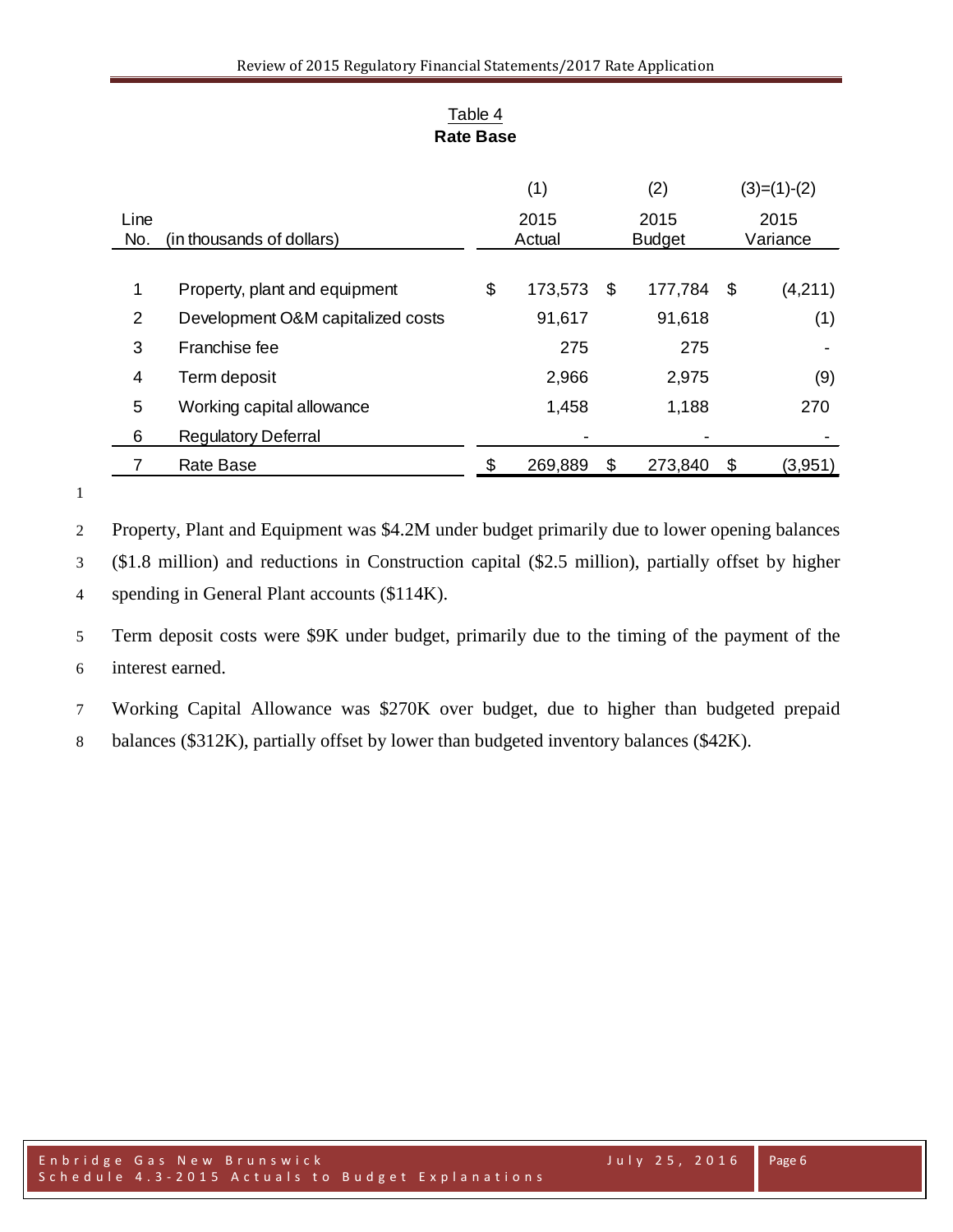## **Other Regulated Assets & Liabilities**

Information with respect to EGNB's Other Regulated Assets & Liabilities is provided below.

## Table 5 **Other Regulated Assets & Liabilities**

|      |                                                | (1)          |    | (2)           |     | $(3)=(1)-(2)$ |
|------|------------------------------------------------|--------------|----|---------------|-----|---------------|
| Line |                                                | 2015         |    | 2015          |     | 2015          |
| No.  | (in thousands of dollars)                      | Actual       |    | <b>Budget</b> |     | Variance      |
|      |                                                |              |    |               |     |               |
|      | <b>Other Regulated Assets</b>                  |              |    |               |     |               |
| 2    | Cash and Short Term Investments                | \$<br>5,386  | \$ | 251           | \$  | 5,135         |
| 3    | <b>Accounts Receivable</b>                     | 16,969       |    | 27,315        |     | (10, 346)     |
| 4    | Inventory                                      | 1,108        |    | 1,128         |     | (20)          |
| 5    | Long term Receivable                           | 502          |    | 2,213         |     | (1,711)       |
|      |                                                |              |    |               |     |               |
| 6    | <b>Total Other Regulated Assets</b>            | \$<br>23,965 | \$ | 30,907        | \$  | (6, 942)      |
| 7    | <b>Other Regulated Liabilities</b>             |              |    |               |     |               |
| 8    | Due to Affliated Companies                     | \$           | \$ | 966           | -\$ | (966)         |
| 9    | <b>Accounts Payable</b>                        | 7,472        |    | 8,170         |     | (698)         |
| 10   | Long Term Payable                              | 880          |    | 2,118         |     | (1,238)       |
| 11   | Long Term Deferred Post Employment Liabilities | 1,677        |    | 1,001         |     | 676           |
|      |                                                |              |    |               |     |               |
| 12   | <b>Total Other Regulated Liabilities</b>       | \$<br>10,029 | S  | 12,255        | \$  | (2, 226)      |

Other Regulated Assets & Liabilities are a function of the annual operations of EGNB and

fluctuate with changes in operating revenues and expenses.